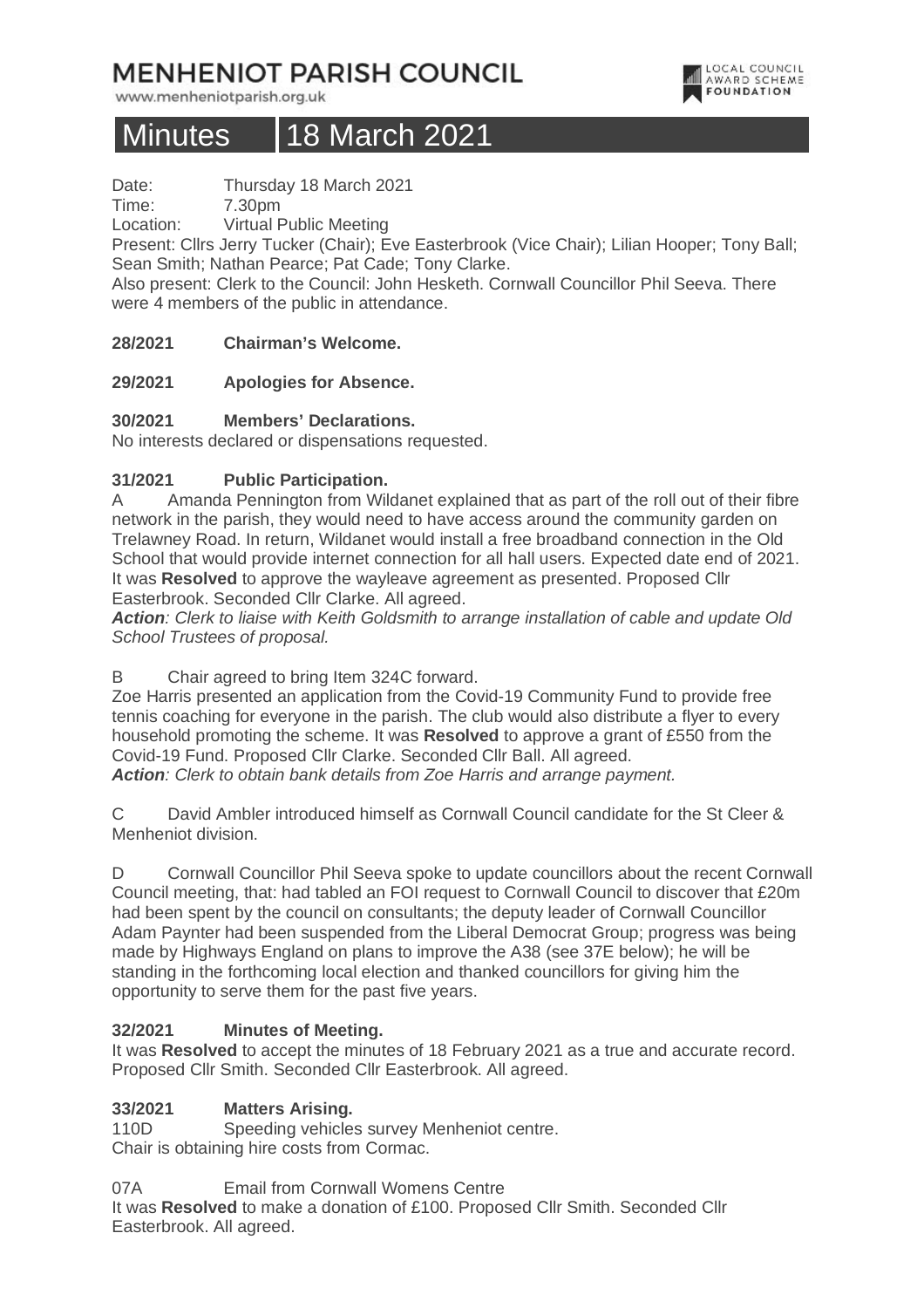# Action: Clerk to contact CWC for bank account details

21B Dog fouling and bin location

Clerk reported that he had published and distributed a Dog Mess Diary which asks residents to note the incidence and frequency of dog mess in the village. It will be used to identify areas of concern so that evidence may be gathered for enforcement by the Cornwall Council dog warden. After considering feedback from residents, councillors agreed to install additional dog waste bins in the centre of Doddycross, and by the T junction at the top of Trewint Road.

**Action**: Clerk to order an additional dog bin, and post advisory notice in Doddycross.

# **34/2021 Correspondence.**

A Letter from Wildanet concerning the installation broadband in the parish. See Item 31A above.

B Email from resident about safe access by Menheniot railway station

Chair has spoken to local residents about the need to improve visibility in the approach to the railway station and for considerate parking.

**Action**: Clerk to speak with Cornwall Highways to install 'Slow' signs by station road approach.

C Request from Menheniot Tennis Club for Covid-19 Community Fund See Item 31B above.

D Email from CALC asking for feedback on virtual meetings

Clerk explained that the regulations permitting virtual meetings expires on 7 May 2021. CALC and NALC are lobbying for an extension to that date until parish councils are able to hold their meetings face to face. Councillors agreed that they would like to retain the option for virtual meetings.

**Action**: Clerk to write to Sheryll Murray MP (member South East Cornwall) and lobby for the regulations to be retained.

# **35/2021 Planning**

PA21/01315

Location Land East of North Treviddo Farm Horningtops Cornwall

Proposal Construction of a general-purpose agricultural building.

It was Resolved to support this application. Proposed Cllr Easterbrook. Seconded Cllr Pearce. All agreed. Councillors repeated concerns made in the previous response to this application, that: Wales & West Utilities have concerns over the building works in relation to the high-pressure gas main which runs under the proposed site and will be in close proximity of the proposed barn; the movement of animals may have an adverse impact on traffic flows on the road leading into the site; the adverse impact on the water supply to dwellings in the locality due to increased consumption by livestock.

PA21/01086 FOR INFORMATION ONLY

Location Northern Barn of Buildings East Of North Treviddo Farm Horningtops Liskeard Cornwall PL14 3PS

Proposal Prior approval for conversion of existing barn to C3, two dwellinghouses proposed under Part Q.

Councillors discussed this application for advice. They have concerns that if prior approval for change of use is not required (due to changes in planning law), and if the proposal is realised, there would be an adverse impact on the water supply to adjacent dwellings in the locality. This would be caused not just by water used for personal consumption but the installation and maintenance of a swimming pool as part of the development (PA20/01890 approved with conditions). They have asked that Policy SEC1 (5) be taken into account in any determination.

Action: Clerk to feed-back to planning officer.

B Any applications received by Cornwall Council by the time of the meeting. Information only. Ref: PA21/02075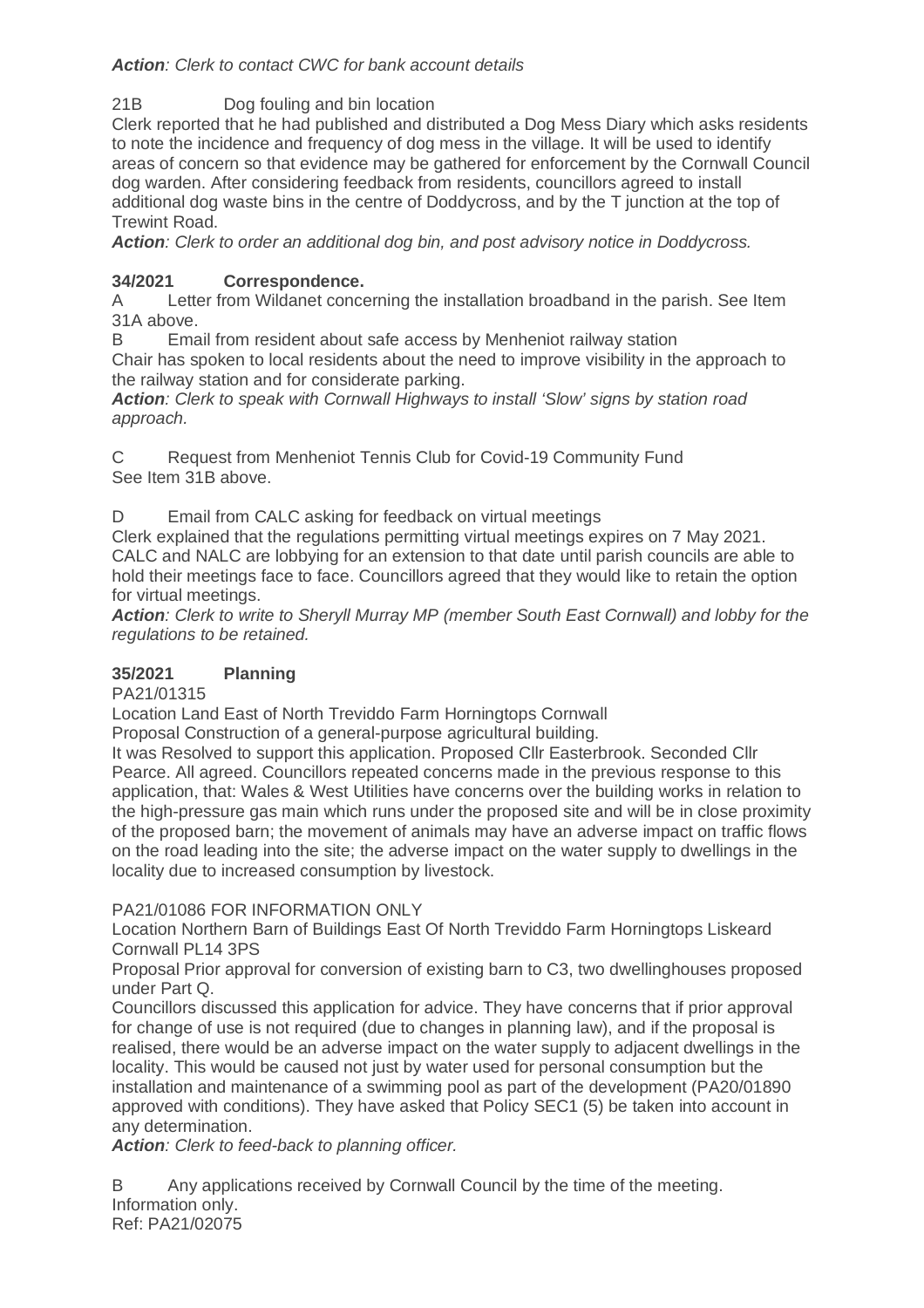Proposal: Removal of existing mobile home caravan and construction of new dwelling house, including provision of external garden amenity area and vehicular parking Location: Mobile Home at Crossways Menheniot Liskeard Cornwall PL14 3RF

C Planning applications approved by Cornwall Council.

PA20/11475 APPROVED

Location: Fernpass Menheniot Liskeard Cornwall PL14 3QZ

Proposal**:** Retrospective Listed Building Consent for raising driveway to the right hand end of the property to provide defence against flooding, including raising and extending the existing granite copings forming the boundary railings.

D Planning applications refused by Cornwall Council or withdrawn by the applicant. Information only. None refused.

# **36/2021 Finance**

A It was **Resolved** to approve the schedule and agree payment. Proposed Cllr Tucker. Seconded Cllr Easterbrook. All agreed. Cllr Easterbrook will authorise online payments.

| <b>Date</b>              | Payee           | <b>Description</b> | Pay        |          |
|--------------------------|-----------------|--------------------|------------|----------|
| 22/03/2021               | <b>TSO Host</b> | Web hosting NDP    | <b>OLB</b> | 41.99    |
| 22/03/2021               | <b>SLCC</b>     | Annual membership  | <b>OLB</b> | 144.00   |
| 22/03/2021               | Webcude media   | Web hosting org.uk | OLB        | 125.00   |
| 26/03/2021               | <b>Salaries</b> | Feb 2021           | <b>OLB</b> | 718.20   |
| 26/03/2021               | <b>HMRC</b>     | <b>PAYE</b>        | <b>OLB</b> | 123.80   |
|                          |                 |                    |            |          |
| All payments this period |                 |                    |            | 1,152.99 |

#### B Bank Payment Receipts. For information.

| <b>Date</b>                   | Paver            | <b>Description</b> |  |        |
|-------------------------------|------------------|--------------------|--|--------|
| Feb period                    | Various          | Allotment rental   |  | 216.00 |
| 28/02/2021                    | Cornwall Council | Interest           |  | 34.45  |
| All bank receipts this period |                  |                    |  | 250.45 |

#### C Bank Reconciliation.

At the close of business on 28 February 2021, the parish council showed a balance of £90,519.86 in its accounts.

#### D Hedges Reduction

Councillors received a quotation from Plandscape for £480 for cutting back hedges alongside the playing fields on East Road.

**Action**: Chair to obtain additional quotation.

# **37/2021 Chair's Agenda Items.**

A Neighbourhood Development Plan.

Chair reported that consulttaion on the NDP closes on 8 April 2021. Fulld details of how to feedback are on the council's homepage. LHC (acting for Westcountry Land have published a website and survey to get first reactions from residents to a draft proposal for Tencreek Farm.

#### B Climate Change Action Group.

The eight priority points that were presented to councillors at their February public meeting have been used as the basis for a draft policy plan. The co-chair of the CCAG, Adrian Cole, will call a meeting of the Group before the end of March to discuss. Any changes will be brought back to the April 15 council meeting to approve for consultation.

C Flooding on Menheniot village green

Chair is obtaining quotations from Cormac and others.

D Fingerposts – proposal from Quethiock Parish Council.